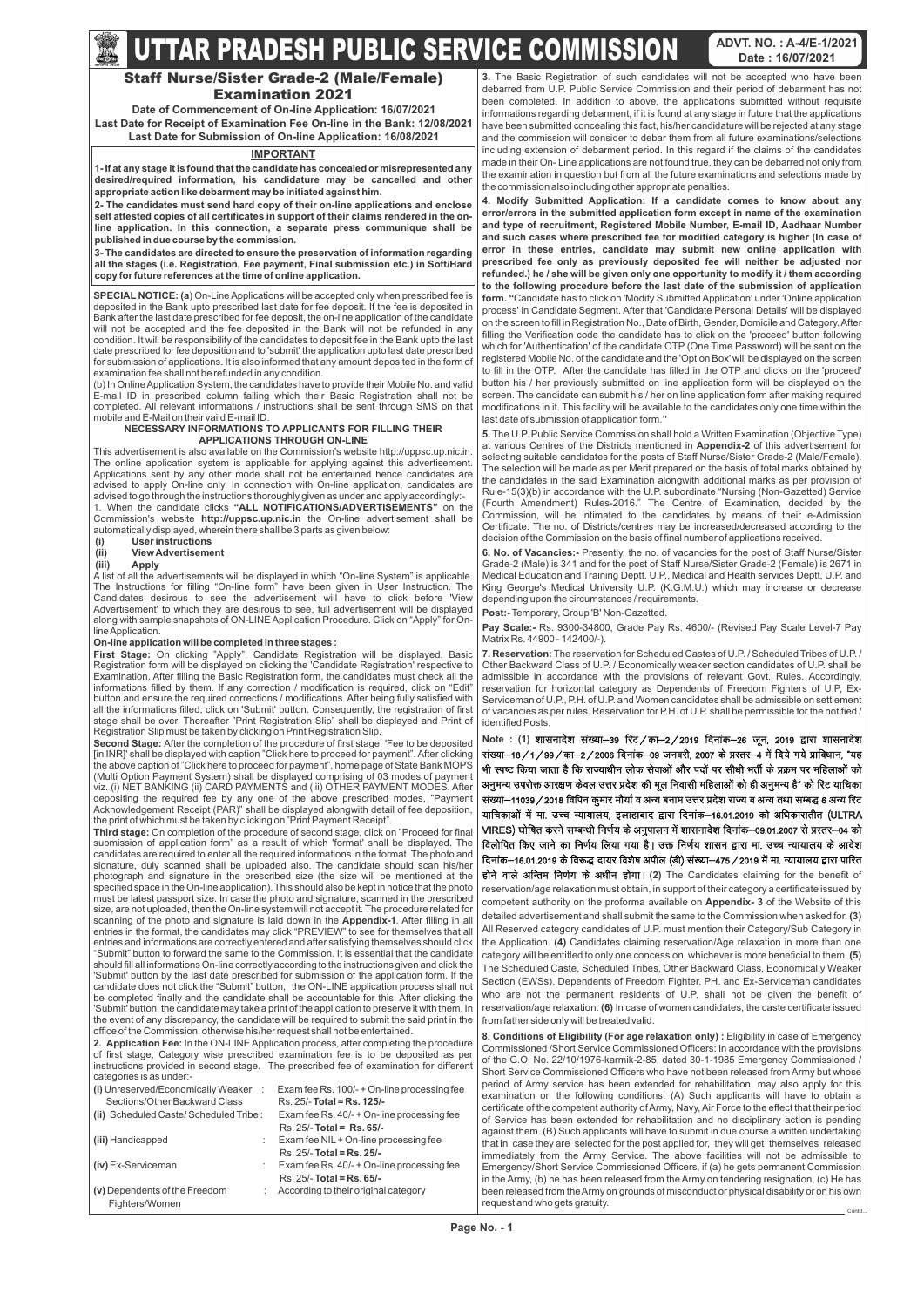**9. MARITAL STATUS:** Male candidates who are married and have more than one wife living and female candidates who have married a person already having a wife, shall not be eligible unless the Hon'ble. Governor has granted an exemption from this condition.

**10. EDUCATIONAL QUALIFICATION:- Qualification for different posts are as follows:-**

### **GENERAL INSTRUCTIONS**

**1.** In no circumstances, applications of any stage shall be accepted after the last prescribed date and time. Applications found without requisite information and without photograph and signature, even when received in time, may be summarily rejected. **2.** In the On-line system, the candidates must ensure that all the requisite informations have been duly filled and must click the submit Button by the last prescribed Date & Time. Candidates must take the Print and keep it safely. In any discrepancy, the candidates will have to produce the said print otherwise no request shall be entertained. **3.** Those candidates, willing to take the benefit of the reservation/age relaxation must obtain a certificate, issued by the competent authority, in support of the reserved category, in the prescribed format printed in this detailed advertisement **(Appendix-3)** and submit the same to the Commission, whenever required to do so. Those claiming more than one reservation/age relaxation will be given only one such concession, which will be more beneficial. The Candidates who are not originally domicile of U.P. belonging to SC, ST, O.B.C., E.W.S., dependents of freedom fighters, Ex-Servicemen, Skilled players and P.H. are not entitled to the benefit of reservation/age relaxation. In case of the women candidates, the caste certificate issued from father side will be treated valid. **4. The Commission do not advise to candidates about their eligibility. Therefore, they should carefully read the advertisement and when satisfied about their eligibility as per conditions of the advertisement, only then apply. The candidates must possess all the requisite qualifications till the last date for submitting the applications. 5.** In the category of dependents of the freedom fighters only sons, daughters, grandsons (Son's son/Daughter's son) and granddaughters (son's daughter / daughter's daughter, married/ unmarried) are covered. It is advised that the candidates of aforesaid category must obtain the reservation certificate from the District Magistrate in terms of Govt. Order No. 453/79-V-1-15-1(ka) 14-2015, dated 07.04.2015 in the prescribed format and submit the same. **6.** In the event of involvement of a candidate in the concealment of any important information, pendency of any case / criminal case, conviction, more than one husband or wife being alive, submission of facts in a distorted manner, malpractice, canvassing for candidature/ selection etc, the. Commission reserves the right to reject the candidature and debar him from appearing in the examination in question and

**(b)** Marks to a person who is working as Staff Nurse on contract basis in the Medical and Health Services Department, Uttar Pradesh shall be awarded in the following manner subject to the maximum of fifteen marks :-

process will be completed accordingly. **(6)** The Ex-Army Personnels must be discharged from Army upto the last date prescribed for receipt of applications. **(7)** Date, time and venue etc. of examination along with Roll No. will be communicated to the candidates through e-Admit Cards. Candidates will have to appear at the centre/venue allotted to them by the Commission. No change in centre/venue is permissible and no application shall be entertained in this regard. **(8)** The candidature of such candidates who are subsequently found ineligible according to the terms laid down in advertisement will be cancelled and their any claim for the Examination will not be entertained. The decision of the Commission regarding eligibility of the candidates shall be final. **(9)** The Application/candidature will be rejected/cancelled if the application is not submitted on prescribed form, date of birth is not mentioned or wrong date of birth is mentioned, overage, under age, not fulfilling the minimum educational qualifications, applications received after last date and no signature under declaration in the format. **(10)**The Commission may admit the candidates provisionally after summarily checking of the applications but if it is found at any stage that applicant was not eligible or that his/her application should have been rejected or was not entertainable initially, his/her candidature will be rejected and if the candidate is selected, the recommendation of the Commission for the appointment shall be withdrawn. **(11)** The Commission reserves the right of cancelling the candidature of any candidate found indulging in any malpractice i.e. copying in examination hall or indiscipline, misbehavior or canvassing for his/her candidature. On violation of these instructions, the candidates may be debarred from this examination as well as future Examinations and selections. In this regard, decision of the commission shall be final. **(12)** In all communication to the Commission, the candidate must mention the name of examination, advertisement No., registration No., date of birth, father's/Husband's name and also the Roll Number, if communicated. **(13)** Candidates selected for appointment will have to undergo Medical Examination as required under the Rules. **(14)** The candidates who are appearing in the Examination of essential qualification prescribed for the posts need not apply, because they are not eligible. **(15)** While filling the OMR answer sheets, the candidates must use Black Ball Point Pen Only. Use of any other Pen or Pencil is strictly prohibited. **(16)** Candidates are directed to fill in all the entries correctly in the OMR Answer Sheet. In case of leaving them blank or filling them erroneously the candidate will be wholly responsible for the same & the commission will not evaluate his / her OMR Answer Sheet. The informations filled in the OMR Answer sheets must not be erased by whitener, blade or rubber etc. **(17)** Candidates shall be provided OMR answer sheets in duplicates i.e. original copy and candidate's copy. After completion of the examination, the candidates are required to hand over the original copy to the Invigilator and the candidate's copy to keep with them. **(18)** In the Examination for the objective type Question papers, penalty (Negative Marking) shall be imposed for wrong answers given by the candidates which is as below:- (i) There are four alternatives for the answer to every question. For each question for which a wrong answer has been given by the candidate, one third (0.33) of the marks assigned to that question will be deducted as penalty. (ii) If a candidate gives more than one answer, it will be treated as a wrong answer even if one of the given answer happens to be correct and there will be same penalty as above for that question. (iii) If a question is left blank i.e. no answer is given by the candidate, there will be no penalty for that question. **(19)** The minimum efficiency standard for S.C. & S.T. candidates is fixed 35% i.e. the Candidates of these Categories shall not be placed in the merit/select list if they have secured less than 35% marks in the examination. Similarly, the minimum efficiency standard for the candidates of other categories is fixed 40% i.e. such candidates shall not be placed in the merit/select list if they have secured less than 40% marks in the examination. All such candidates who have secured less marks than the marks of minimum efficiency standard as fixed by the Commission shall be treated disqualified. **(20) If it is found that a candidate has submitted any forged documents he/she will be debarred from all selections of UPPSC forever and action under relevant sections of I.P.C. will also be taken against him/her.** 

| summarily rejected and no correspondence shall be entertained in this regard.<br>On<br>submission of false/misleading information, the candidature will be cancelled. (3) The date of<br>birth of the candidates shall be admissible as entered in High School Certificate. The candidate<br>will have to attach his/her High School or equivalent examination certificate with the application<br>form of Main Examination. No other certificate shall be acceptable for Date of Birth and if it is not<br>attached with the application, it shall be rejected. (4) The candidates will have to enclose self<br>attested copies of Mark sheets, Certificates & Degrees along with the application form of<br>examination in support of their claims of Educational Qualifications. If they do not enclose self | in all other future examinations and selections. 7. In case the candidates feel any problem in the<br>"On-line Application" they may get their problem resolved by contacting over phone or on<br>Website clicking 'Contact us'. 8. The procedure relating to upload Scanned Photo and Signature<br>is given in <b>Appendix-1.</b> The names of Districts for Examination are available in the<br>advertisement in Appendix-2. and proformae of caste certificates for different reserved<br>categories are given in Appendix-3. The plan of Examination on Appendix-4, the syllabus for<br>Examination on Appendix-5.<br><b>Detailed Application Form</b> |
|-----------------------------------------------------------------------------------------------------------------------------------------------------------------------------------------------------------------------------------------------------------------------------------------------------------------------------------------------------------------------------------------------------------------------------------------------------------------------------------------------------------------------------------------------------------------------------------------------------------------------------------------------------------------------------------------------------------------------------------------------------------------------------------------------------------------|------------------------------------------------------------------------------------------------------------------------------------------------------------------------------------------------------------------------------------------------------------------------------------------------------------------------------------------------------------------------------------------------------------------------------------------------------------------------------------------------------------------------------------------------------------------------------------------------------------------------------------------------------------|
| attested copies of certificates/documents in support of their claims, the applications shall be                                                                                                                                                                                                                                                                                                                                                                                                                                                                                                                                                                                                                                                                                                                 | At the top of the page there is a Declaration. The candidates are advised to go through the                                                                                                                                                                                                                                                                                                                                                                                                                                                                                                                                                                |
| rejected. (5) The benefit of reservation to the categories of Handicapped persons of society                                                                                                                                                                                                                                                                                                                                                                                                                                                                                                                                                                                                                                                                                                                    | contents of the Declaration carefully. Candidate has the option either to agree or disagree with                                                                                                                                                                                                                                                                                                                                                                                                                                                                                                                                                           |
| shall be given only on the posts which shall be identified by the Government for their Sub                                                                                                                                                                                                                                                                                                                                                                                                                                                                                                                                                                                                                                                                                                                      | the contents of Declaration by clicking on 'I agree' or 'I do not agree' buttons. In case the                                                                                                                                                                                                                                                                                                                                                                                                                                                                                                                                                              |
| category. For this benefit, the Handicapped persons must produce a certificate of being                                                                                                                                                                                                                                                                                                                                                                                                                                                                                                                                                                                                                                                                                                                         | candidate opts to disagree, the application will be dropped, and the procedure will be                                                                                                                                                                                                                                                                                                                                                                                                                                                                                                                                                                     |
| handicapped in that Sub category issued by prescribed Medical Officer/Specialist and counter                                                                                                                                                                                                                                                                                                                                                                                                                                                                                                                                                                                                                                                                                                                    | terminated. Accepting to agree only will submit the candidate's On-line Application.                                                                                                                                                                                                                                                                                                                                                                                                                                                                                                                                                                       |
| signed by the Chief Medical Officer according to Rule 3 of U.P. Public Service (Reservation for                                                                                                                                                                                                                                                                                                                                                                                                                                                                                                                                                                                                                                                                                                                 | Notification Details: This section shows information relevant to notification.                                                                                                                                                                                                                                                                                                                                                                                                                                                                                                                                                                             |
| physically Handicapped, Dependent of Freedom Fighters and Ex-Servicemen (Amendment)                                                                                                                                                                                                                                                                                                                                                                                                                                                                                                                                                                                                                                                                                                                             | Personal Details: This section shows information about candidate's personal details i.e.                                                                                                                                                                                                                                                                                                                                                                                                                                                                                                                                                                   |
| Act. 2018. It is worth while mentioning that as per section-3 of the said Act, the new identification                                                                                                                                                                                                                                                                                                                                                                                                                                                                                                                                                                                                                                                                                                           | Registration Number, Candidate's Name, Father/Husband's Name, Gender, Date of Birth, UP                                                                                                                                                                                                                                                                                                                                                                                                                                                                                                                                                                    |
| of post has not yet been received from the government, however as per identification (Category                                                                                                                                                                                                                                                                                                                                                                                                                                                                                                                                                                                                                                                                                                                  | domicile, Category, Marital Status, Email-ID and Contact Number.                                                                                                                                                                                                                                                                                                                                                                                                                                                                                                                                                                                           |
| / Subcategory) mentioned in requisitions received from the Appointing authorities the selection                                                                                                                                                                                                                                                                                                                                                                                                                                                                                                                                                                                                                                                                                                                 | <b>Other Details of Candidate:</b> Other details of candidate shows the information details about UP                                                                                                                                                                                                                                                                                                                                                                                                                                                                                                                                                       |

#### **(4) Selection shall carry one hundred marks. The merit list of the candidates shall be prepared in the following manner :-**

**(a)** Written Examination shall carry ......... Eighty Five marks.

**(i)** For the first completed year of service on contract basis ......... Three marks.

**(ii)** For the next and every completed year of service on contract basis Three marks for each year. In this regard the certificate issued by the Appointing Authority only shall be treated Valid. AProforma for this purpose is available in **Appendix-6** of this advertisement.

(c) The marks obtained by each candidate under clause (a) shall, where applicable, be added to the marks obtained under clause (b).

**Note:** The candidates must possess all the requisite qualifications upto the last date for submitting the applications.

**11. (i) AGE LIMIT:** Candidates must have attained the age of 21 years and must not have crossed the age of 40 years on July 1, 2021 i.e. they must have not been born earlier than 2nd July, 1981 and not later than July 1, 2000. For PH candidates, the maximum age limit is 55 years i.e. they must have not been born before 02 July, 1966. (ii) **Relaxation in Upper Age Limit:** (a) Upper age limit shall be greater by five years for candidates belonging to Scheduled Castes of U.P., Scheduled Tribes of U.P., Other Backward Classes of U.P., Skilled players of U.P. of Classified Games, State Govt. Employees of U.P. including Teachers / Staff of the Basic Shiksha Parishad of U.P. and Teachers / Staff of the Government Aided Madhyamik Vidyalayas of U.P. i.e. they must have not been born before 2nd July, 1976. (b) Upper age limit shall be greater by fifteen years for physically handicapped persons of U.P. (c) Upper age limit shall also be greater by 3 years + period of service rendered in army for the Emergency Commissioned Officers / Short Service Commissioned Officers / Ex-Army Personnel's of U.P.

**12. SOME INFORMATIONS ABOUT EXAMINATION:** (i) Preferences for different posts will be taken from the candidates at the relevant time which will be treated final and no change therein will be admitted. (ii) All original certificates shall be verified after the declaration of final result. Candidates will also be required to furnish four passport size photographs, two unattested and two attested by their Head of Department or Head of the Institution where they have received last education or by a Gazetted Officer. (iii) Candidates serving under the Central or State Government will have to produce 'No Objection Certificate'.

**13. IMPORTANT INSTRUCTIONS FOR CANDIDATES: (1)** As per decision of the UPPSC a candidate will be liable to be debarred from this examination and all other future examinations and selections upto a maximum period of five years for furnishing any wrong information in his/her application form which cannot be substantiated by relevant documents or for any other malpractice. **(2)** The claim of category, subcategory, domicile, gender, date of birth, name and address will be valid only till the last date of online application. In this regard no application for error correction/modification shall be acceptable. Incomplete application form shall be

| S.No.         | Name of Post                                                                                                                                                       | <b>Educational Qualification</b>                                                                                                                                                                                                                                                                                                                                                                                                                                                                                                                                                                                                                                                                                                                                                        |  |
|---------------|--------------------------------------------------------------------------------------------------------------------------------------------------------------------|-----------------------------------------------------------------------------------------------------------------------------------------------------------------------------------------------------------------------------------------------------------------------------------------------------------------------------------------------------------------------------------------------------------------------------------------------------------------------------------------------------------------------------------------------------------------------------------------------------------------------------------------------------------------------------------------------------------------------------------------------------------------------------------------|--|
| 1             | <b>Staff Nurse</b><br>(Male)<br>(Medical and<br><b>Health Services</b><br>Department,<br>Medical<br><b>Education</b><br>and training<br><b>Department</b>          | (1) A candidate for direct recruitment to the post of Staff Nurse (Male)<br>Must-(i) Have passed High School Examination with Science and<br>passed Intermediate Examination of the Board of High School and<br>Intermediate Education, Uttar Pradesh or an Examination recognised<br>by the Government as equivalent thereto. (ii) Possess diploma in<br>General Nursing and Midwifery or B.Sc Degree in Nursing registrable<br>with the U.P. Nurses and Midwives Council or possess diploma in<br>Psychiatry registrable with the U.P. Nurses and Midwives Council (iii)<br>Possess registration certificate from U.P. Nurses and Midwives<br>Council as Nurse and Psychiatry or Possess registration certificate as<br>Nurse and Midwives From the U.P. Nurses and Midwives Council. |  |
| $\mathcal{P}$ | <b>Staff Nurse</b><br>(Female)<br>(Medical and<br><b>Health Services</b><br>Department,<br><b>Medical</b><br><b>Education</b><br>and training<br><b>Department</b> | (2) A candidate for direct recruitment to the post of Staff<br>Nurse(Female) Must-(i) Have passed High School Examination with<br>Science and passed Intermediate Examination of the Board of High<br>School and Intermediate Education, Uttar Pradesh or an Examination<br>recognised by the Government as equivalent thereto. (ii) Possess<br>diploma in General Nursing and midwifery or B.Sc Degree in Nursing<br>registrable with the U.P. Nurses and Midwives Council. (iii) Possess<br>registration certificate as Nurse and Midwife from the U.P. Nurses and<br>Midwives Council.                                                                                                                                                                                               |  |
| 3             | <b>Sister Grade-2</b><br>(Male/Female)<br>(K.G.M.U.)                                                                                                               | (3) Diploma in General Nursing and midwifery from a recognized<br>institute or equivalent qualification for male Nurse. Preference to<br>those having 3 years exp. in large hospital or Medical College or B.Sc.<br>Nursing Should be a registered "A" Grade Nurse and Midwife with a<br>State Nursing Council or equivalent Qualification for Male nurses.                                                                                                                                                                                                                                                                                                                                                                                                                             |  |

 $\vec{h}$ ट:— चिकित्सा एवं स्वास्थ्य सेवाएँ / चिकित्सा शिक्षा एवं प्रशिक्षण तथा के0जी0एम0यू0 पद, की शैक्षिक अर्हता eि धारित करने वाले अभ्यर्थियों द्वारा ऑन—लाइन आवेदन के शैक्षिक अर्हता के कॉलम— (1) व (2) में "हाँ" का [विकल्प देने पर ही तीनों पदों पर विचार किया जायेगा अन्यथा जिस पद हेतु शैक्षिक अर्हता के कॉलम में "हाँ"  $\vert$  विकल्प दिया जायेगा केवल उसी पद हेतू विचार किया जायेगा। केवल शैक्षिक अर्हता के कॉलम— (1) में "हाँ' का विकल्प देने पर चिकित्सा एवं स्वास्थ्य सेवाएँ तथा चिकित्सा शिक्षा एवं प्रशिक्षण के पदों के लिए तथा केवल |शैक्षिक अर्हता के कॉलम— (2) में "हॉं" का विकल्प देने पर के0जी0एम0यू0 के पदों के लिए विचार किया जायेगा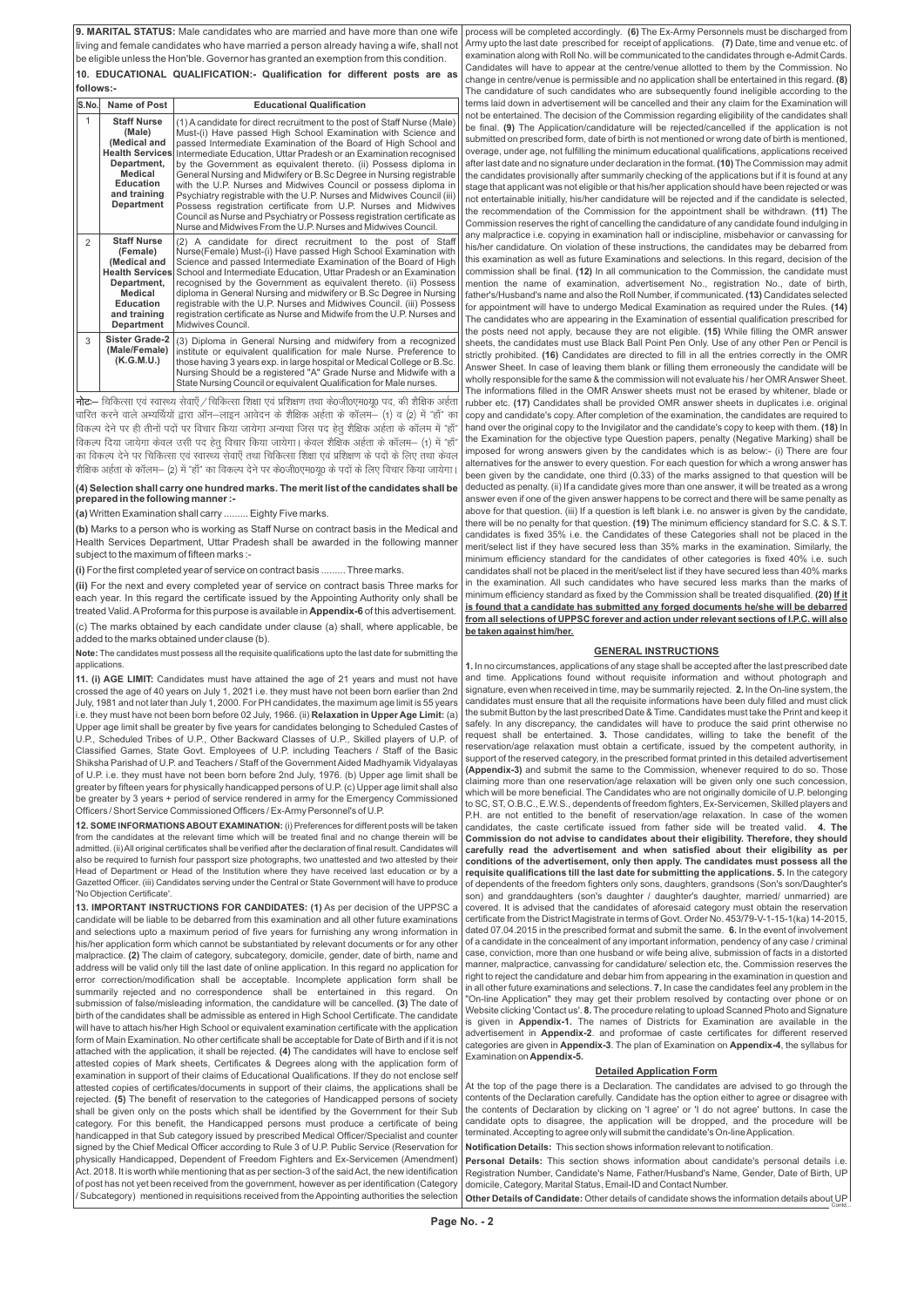| Signature in CAPITAL LETTERS is not permitted. 7. The signature must be signed only by the        | . कई स्थानों पर स्थित परिसम्पत्तियों को जोड़ने के पश्चात भी मैं (नाम)  आर्थिक                                             |
|---------------------------------------------------------------------------------------------------|---------------------------------------------------------------------------------------------------------------------------|
| application and not by any other person. 8. The signature will be used to put on the Hall Ticket  | रूप से कमजोर वर्ग के दायरे में आता/आती हूँ।                                                                               |
| and wherever necessary. If the Applicant's signature on answer script, at the time of the         | 4. मैं घोषणा करता/करती हूँ कि मेरे परिवार की सभी परिसम्पत्तियों को जोड़ने के पश्चात् निम्नलिखित में से                    |
| examination, does not match the signature on the Hall Ticket, the applicant will be disqualified. | किसी भी सीमा से अधिक नहीं है।                                                                                             |
|                                                                                                   | I. 5 (पाँच) एकड़ कृषि योग्य भूमि अथवा इससे ऊपर।                                                                           |
| Sample Image & Signature:-<br>widh = $3.5 \text{ cm}$                                             | II. एक हजार वर्ग फीट अथवा इससे, अधिक क्षेत्रफल का फ्लैट।                                                                  |
| 등                                                                                                 | III. अधिसूचित नगरपालिका के अंतर्गत 100 वर्ग गज अथवा इससे अधिक का आवासीय भूखण्ड।                                           |
| Photo                                                                                             | IV. अधिसूचित नगरपालिका से इतर 200 वर्ग गज अथवा इससे अधिक का आवासीय भूखण्ड।                                                |
|                                                                                                   | मैं प्रमाणित करता/करती हूँ कि मेरे द्वारा उपरोक्त जानाकरी मेरे ज्ञान और विश्वास के अनुसार सत्य है और मैं                  |
| eigh                                                                                              | अर्थिक रूप से कमजोर वर्ग के लिए आरक्षण सुविधा प्राप्त करने हेतु पात्रता धारण करता/करती हूँ। यदि मेरे द्वारा दी गई         |
|                                                                                                   | जानकारी असत्य/गलत पायी जाती है तो मैं पूर्ण रूप से जानता हूँ/जानती हूँ कि इस आवेदन पत्र के आधार पर दिये गये प्रामण        |
|                                                                                                   | पत्र के द्वारा शैक्षणिक संस्थान में लिया गया प्रवेश/लोक सेवाओं एवं पदों में प्राप्त की गई नियुक्ति निरस्त कर दी जायेगी/कर |
| Signature<br>c.                                                                                   | दिया जायेगा अथवा इस प्रामण पत्र के आधार पर कोई अन्य सुविधा/लाभ प्राप्त किया गया है उससे भी वंचित किया जा सकेगा            |
|                                                                                                   | और इस सम्बन्ध में विधि एवं नियमों के अधीन मेरे विरूद्ध की जाने वाली कार्यवाही के लिए मैं उत्तरदायी रहूँगा/रहूँगी।         |
| <b>APPENDIX-2</b>                                                                                 | नोटः- जो लागू नहीं हो उसे काट दें।                                                                                        |
| The name of the districts in which the Examination will be held are as follows :-                 | आवेदक/आवेदिका का हस्ताक्षर तथा पूरा नाम।<br>स्थान :-                                                                      |
| Lucknow and Prayagraj.                                                                            | दिनांक :-                                                                                                                 |
|                                                                                                   | Contd.                                                                                                                    |

| Freedom Fighter, Ex Army, service duration and your physical deformity.                                                                                                                                        | <b>APPENDIX - 3</b>                                                                                                                                                                                                            |
|----------------------------------------------------------------------------------------------------------------------------------------------------------------------------------------------------------------|--------------------------------------------------------------------------------------------------------------------------------------------------------------------------------------------------------------------------------|
| Education & Experience Details: It shows your educational and experience details.                                                                                                                              | उ.प्र. की अनुसूचित जाति तथा अनुसूचित जन जाति के लिए जाति प्रमाण-पत्र                                                                                                                                                           |
| Candidate Address, Photo & Signature details: Here you will see your complete                                                                                                                                  |                                                                                                                                                                                                                                |
| communication address and photo with your signature.                                                                                                                                                           |                                                                                                                                                                                                                                |
| Declaration Segment: At the bottom of the page there is a 'Declaration' for the candidates.<br>Candidates are advised to go through the contents of the Declaration carefully. After filling all               | व्यक्ति है जिसे संविधान (अनुसूचित जाति) आदेश, 1950 (जैसा कि समय-समय) पर संशोधित हुआ) / संविधान (अनुसूचित                                                                                                                       |
| above particulars there is provision for preview your detail before final submission of application                                                                                                            | जनजाति, उत्तर प्रदेश) आदेश, 1967 के अनुसार अनुसूचित जाति/अनुसूचित जनजाति के रुप में मान्यता दी गई है।                                                                                                                          |
| form on clicking on "Preview" button. Preview page will display all facts/particulars that you have                                                                                                            |                                                                                                                                                                                                                                |
| mentioned on entry time if you are sure with filled details then click on "Submit" button to finally<br>push data into server with successfully submission report that you can print.                          | के                                                                                                                                                                                                                             |
| Otherwise using "Back" button option you can modify your details.                                                                                                                                              |                                                                                                                                                                                                                                |
| [CANDIDATES ARE ADVISED TO TAKE A PRINT OF THIS PAGE BY CLICKING ON THE                                                                                                                                        | रहता है।                                                                                                                                                                                                                       |
| "PRINT" OPTION AVAILABLE]                                                                                                                                                                                      | दिनांक                                                                                                                                                                                                                         |
| For Other information:                                                                                                                                                                                         | महर                                                                                                                                                                                                                            |
| For other information candidates are advised to select desired option in 'Home Page' of                                                                                                                        |                                                                                                                                                                                                                                |
| <b>CANDIDATE SEGMENT</b>                                                                                                                                                                                       | जिलाधिकारी/अतिरिक्त जिलाधिकारी/सिटी मजिस्ट्रेट/परगना मजिस्ट्रेट/तहसीलदार/                                                                                                                                                      |
| <b>NOTIFICATIONS / ADVTS.</b>                                                                                                                                                                                  | अन्य वेतन भोगी मजिस्ट्रेट यदि कोई हो/ जिला समाज कल्याण अधिकारी                                                                                                                                                                 |
| <b>All Notifications/Advertisements</b>                                                                                                                                                                        | उत्तर प्रदेश के अन्य पिछड़े वर्ग के लिए जाति प्रमाण-पत्र                                                                                                                                                                       |
| <b>ONLINE FORM SUBMISSION</b>                                                                                                                                                                                  |                                                                                                                                                                                                                                |
| 1. Candidate Registration (FIRST STAGE)                                                                                                                                                                        |                                                                                                                                                                                                                                |
| 2. Fee Deposition/Reconciliation (SECOND STAGE)                                                                                                                                                                |                                                                                                                                                                                                                                |
| 3. Submit Application Form (THIRD STAGE)                                                                                                                                                                       | जातियों, अनुसूचित जन जातियों तथा अन्य पिछड़े वर्गों के लिये आरक्षण) अधिनियम, 1994 (यथासंशोधित) की अनुसूची                                                                                                                      |
| <b>APPLICATION FORM STATUS</b>                                                                                                                                                                                 | एक के अन्तर्गत मान्यता प्राप्त है।                                                                                                                                                                                             |
| Update your transaction ID by Double Verification mode                                                                                                                                                         |                                                                                                                                                                                                                                |
| <b>View Application Status</b>                                                                                                                                                                                 | (यथासंशोधित) की अनुसूची-दो (जैसा कि उत्तर प्रदेश लोक सेवा) (अनुसूचित जातियों, अनुसूचित जन जातियों और अन्य<br>पिछड़े वर्गों के लिये आरक्षण) (संशोधन) अधिनियम, 2001 द्वारा प्रतिस्थापित किया गया है एवं जो उत्तर प्रदेश लोक सेवा |
| List of Applications Having Photo related Objections                                                                                                                                                           | (अनुसूचित जातियों, अनुसूचित जन जातियों और अन्य पिछड़े वर्गों के लिये आरक्षण) (संशोधन) अधिनियम, 2002 द्वारा                                                                                                                     |
| <b>Print Duplicate Registration Slip</b>                                                                                                                                                                       | संशोधित की गयी है, से आच्छादित नहीं है। इनके माता-पिता की निरंतर तीन वर्ष की अवधि के लिये सकल वार्षिक आय                                                                                                                       |
| <b>Print Detailed Application Form</b>                                                                                                                                                                         | आठ लाख रूपये या इससे अधिक नहीं है तथा इनके पास धनकर अधिनियम, 1957 में यथा विहित छूट सीमा से अधिक                                                                                                                               |
| <b>EXAMINATION SEGMENT</b>                                                                                                                                                                                     | सम्पत्ति भी नहीं है।<br>श्री/श्रीमती/कुमारीतथा/अथवा उनका परिवार उत्तर प्रदेश के ग्राम तहसील                                                                                                                                    |
| Print Address Slip for sending Documents to Commission [Only for Direct Recruitment]                                                                                                                           |                                                                                                                                                                                                                                |
| <b>DOWNLOAD SEGMENT</b>                                                                                                                                                                                        |                                                                                                                                                                                                                                |
|                                                                                                                                                                                                                |                                                                                                                                                                                                                                |
| <b>Download Admit Card</b>                                                                                                                                                                                     | मुहर                                                                                                                                                                                                                           |
|                                                                                                                                                                                                                |                                                                                                                                                                                                                                |
| <b>Download Interview Letter</b>                                                                                                                                                                               | जिलाधिकारी/अतिरिक्त जिलाधिकारी/सिटी मजिस्ट्रेट/परगना मजिस्ट्रेट/तहसीलदार।                                                                                                                                                      |
| <b>Download Syllabus</b>                                                                                                                                                                                       | (प्रपत्र- <sub>I</sub> )                                                                                                                                                                                                       |
| Know your Registration No.                                                                                                                                                                                     | उत्तर प्रदेश सरकार                                                                                                                                                                                                             |
| <b>Click here to view Key Answer Sheet</b>                                                                                                                                                                     | आर्थिक रूप से कमजोर वर्ग के सदस्य द्वारा प्रस्तुत किया जाने वाला आय एवं परिसम्पति प्रमाण-पत्र                                                                                                                                  |
| <b>Regarding application</b>                                                                                                                                                                                   | दिनांक -                                                                                                                                                                                                                       |
| 1. On clicking "View Application status" option in candidate Segment page you can see current                                                                                                                  |                                                                                                                                                                                                                                |
| status of candidate. 2. On clicking "Result" option in candidate Segment page candidate can                                                                                                                    |                                                                                                                                                                                                                                |
| see result status of periodically. 3. "Interview/Exam Schedule" option in candidate Segment<br>page candidate can see interview and examination schedule details periodically. 4. On clicking                  |                                                                                                                                                                                                                                |
| "Key Answer Sheet" candidate can download key answer sheet. 5. On clicking "Admit Card/Hall                                                                                                                    | पिन कोड  के स्थायी निवासी है, जिनका फोटोग्राफ नीचे, अभिप्रमाणित है,                                                                                                                                                            |
| Ticket" candidate can download their Admit Card using with some basic credential of candidate.                                                                                                                 | आर्थिक रूप से कमजोर वर्ग के सदस्य है, क्योंकि वित्तीय वर्ष  में इनके परिवार की कुल वार्षिक आय 8 लाख                                                                                                                            |
| 6. On clicking "List of Rejected Candidate" candidate can view rejected candidate list. 7. On                                                                                                                  | (आठ लाख रूपये मात्र) से कम है। इनके परिवार के स्वामित्व में निम्नलिखित में से कोई भी परिसम्पत्ति नहीं है :-                                                                                                                    |
| clicking "Syllabus" candidate can view syllabus of particular examination. (Candidates applying<br>On-line need NOT send hard copy of the On-line Application filled by them On-line or any other              | I. 5 (पाँच) एकड़ कृषि योग्य भूमि अथवा इससे ऊपर।<br>II. एक हजार वर्ग फीट अथवा इससे, अधिक क्षेत्रफल का फ्लैट।                                                                                                                    |
| document/certificate/testimonial to the Uttar Pradesh Public Service Commission. However                                                                                                                       | III. अधिसूचित नगरपालिका के अंतर्गत 100 वर्ग गज अथवा इससे अधिक का आवासीय भूखण्ड।                                                                                                                                                |
| they are advised to take printout of the On-line Application and retain it for further                                                                                                                         | IV. अधिसूचित नगरपालिका से इतर 200 वर्ग गज अथवा इससे अधिक का आवासीय भूखण्ड।                                                                                                                                                     |
| communication with the UPPSC.) (The Candidates applying for the examination should ensure                                                                                                                      |                                                                                                                                                                                                                                |
| that they fulfill all eligibility conditions for admission to examination. Their admission at all the<br>stages of the examination will be purely provisional subject to satisfying the prescribed eligibility | अनुसूचित जाति, अनुसूचित जनजाति तथा अन्य पिछड़े वर्गों के रूप में अधिसूचित नहीं है।                                                                                                                                             |
| conditions). UPPSC takes up verification of eligibility conditions with reference to original                                                                                                                  | हस्ताक्षर  (कार्यालय का मुहर सहित)<br>आवेदक का                                                                                                                                                                                 |
| documents at subsequent stages of examination process.                                                                                                                                                         | पासपोर्ट साईज                                                                                                                                                                                                                  |
| LAST DATE FOR RECEIPT OF APPLICATIONS: On-line Application process must be                                                                                                                                     | जिलाधिकारी / अतिरिक्त जिलाधिकारी / सिटी<br>का अभिप्रमाणित                                                                                                                                                                      |
| completed (including filling up of Part-I, Part-II and Part-III of the Form) before last date of form                                                                                                          | मजिस्ट्रेट / परगना मजिस्ट्रेट / तहसीलदार।<br>फोटोग्राफ                                                                                                                                                                         |
| submission according to advertisement, after which the Web. Link will be disabled.                                                                                                                             |                                                                                                                                                                                                                                |
| <b>APPENDIX-1</b>                                                                                                                                                                                              | $(TTT - II)$<br>आर्थिक रूप से कमजोर वर्ग के लाभार्थ स्वयं घोषणा पत्र                                                                                                                                                           |
| The Procedure relating to upload Photo & Signature:-                                                                                                                                                           | स् <u>वयं घोषणा पत्र</u>                                                                                                                                                                                                       |
| Guide Lines for Scanning Photograph with Signature<br>1. Paste the Photo on any white paper as per the above required dimensions. Sign in the                                                                  | मैं  पुत्र/पुत्री/पत्नी  ग्राम/कस्बा  पोस्ट ऑफिस                                                                                                                                                                               |
| Signature Space provided. Ensure that the signature is within the box. 2. Scan the above                                                                                                                       | थाना  ब्लाक  तहसील    जिला  राज्य                                                                                                                                                                                              |
| required size containing photograph and signature. Please do not scan the complete page. 3.                                                                                                                    | ने आर्थिक रूप से कमजोर वर्ग के प्रमाण पत्र हेतु आवेदन दिया है, एतद् द्वारा घोषणा करता/करती हूँ :-                                                                                                                              |
| The entire image (of size 3.5 cm by 6.0 cm) consisting of the photo along with the signature is                                                                                                                |                                                                                                                                                                                                                                |
| required to be scanned, and stored in * .jpg, .jpeg, .gif, .tif, .png format on local machine. 4.                                                                                                              | अधिसूचित अनुसूचित जाति, अनुसूचित जनजाति एवं अन्य पिछड़ा वर्ग की सूची में सूचीबद्ध नहीं है।<br>2. मेरे परिवार की कुल श्रोतों (वेतन, कृषि, व्यवसाय, पेशा इत्यादि) से कुल वार्षिक आय रू                                           |
| Ensure that the size of the scanned image is not more than 50 KB. 5. If the size of the file is more<br>than 50 KB, then adjust the settings of the scanner such as the DPI resolution, no. colours etc.,      | (शब्दों में) है।                                                                                                                                                                                                               |
| during the process of scanning. 6. The application has to sign in full in the box provided. Since<br>the signature is proof of identify, it must be genuine and in full; initials are not sufficient.          | 3. मेरे परिवार के पास उल्लिखित आय के सिवाय अथवा इसके अतिरिक्त अन्यत्र कोई परिसम्पत्ति नहीं है।<br>अथवा                                                                                                                         |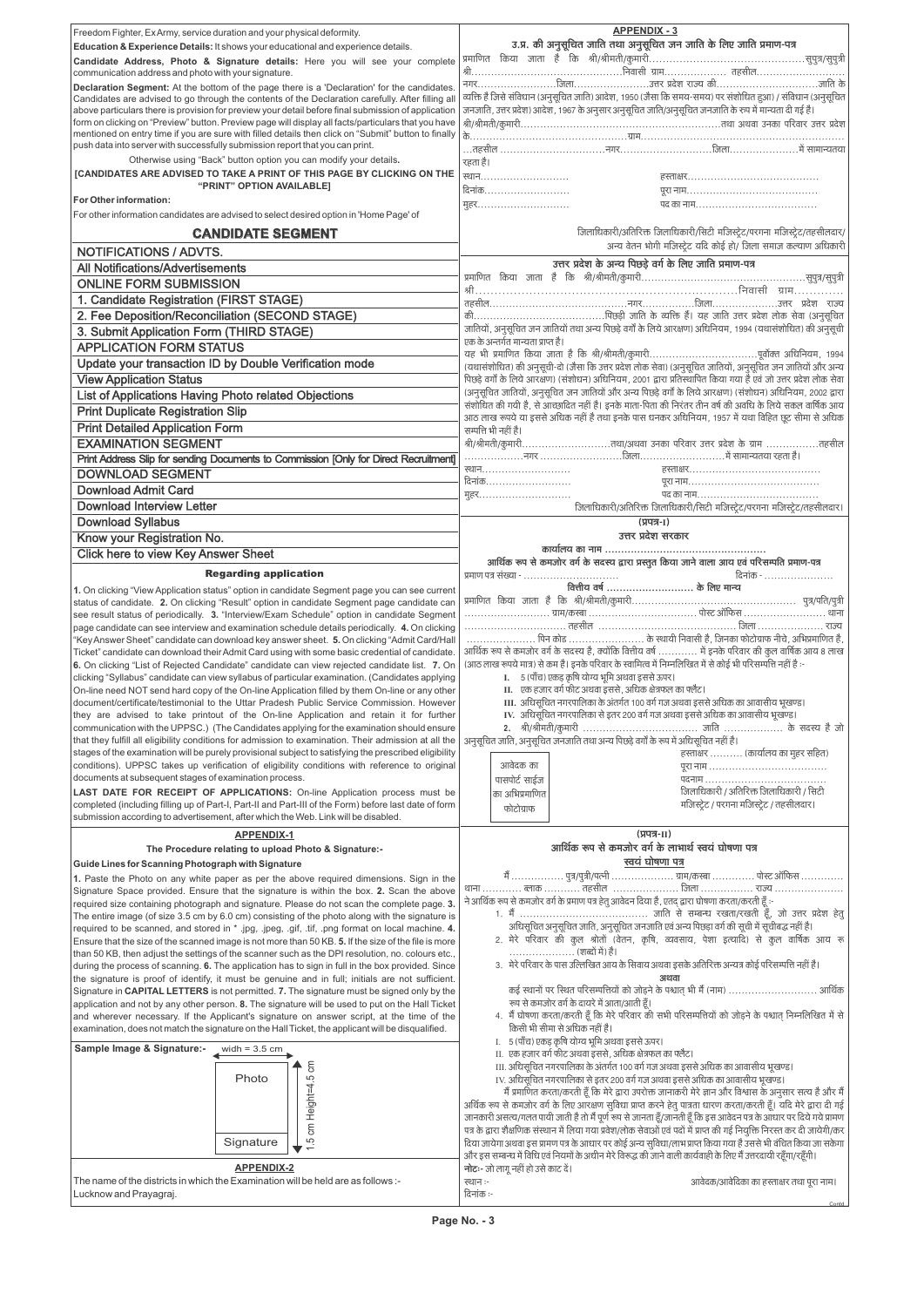| उ.प्र. के दिव्यांगों के लिये प्रमाण-पत्र                                                                                         |                                       |                                                                                                                                                                                                       |
|----------------------------------------------------------------------------------------------------------------------------------|---------------------------------------|-------------------------------------------------------------------------------------------------------------------------------------------------------------------------------------------------------|
|                                                                                                                                  |                                       | प्रारूप- 3                                                                                                                                                                                            |
|                                                                                                                                  | Recent Photograph<br>of the candidate | (मान्यता प्राप्त क्रीडा/खेल में अपने विश्वविद्यालय की ओर से अन्तीविश्वविद्यालय प्रतियोगिता में                                                                                                        |
| CERTIFICATE FOR PHYSICALLY HANDICAP OF U.P.                                                                                      | showing the                           |                                                                                                                                                                                                       |
| NAME & ADDRESS OF THE INSTITUTE/HOSPITAL                                                                                         | disability duly                       | भाग लेने वाले खिलाड़ी के लिये)                                                                                                                                                                        |
| Certificate No<br>Date                                                                                                           | attested by the                       |                                                                                                                                                                                                       |
| <b>DISABILITY CERTIFICATE</b>                                                                                                    | chair person of<br>the medical board. | खिलाड़ियों के लिए प्रमाण-पत्र                                                                                                                                                                         |
|                                                                                                                                  |                                       |                                                                                                                                                                                                       |
|                                                                                                                                  |                                       | प्रमाणित किया जाता है कि श्री/श्रीमती/कुमारी आत्मज/पत्नी/आत्मजा श्री निवास (पूरा<br>नाम)  विश्वविद्यालय की कक्षा के विद्यार्थी ने दिनांक                                                              |
|                                                                                                                                  |                                       |                                                                                                                                                                                                       |
|                                                                                                                                  |                                       |                                                                                                                                                                                                       |
| suffering from permanent disability of following category:                                                                       |                                       | (क्रीड़ा/खेल-कूद का नाम) प्रतियोगिता/टूर्नामेन्ट में  विश्वविद्यालय                                                                                                                                   |
| A. Locomotor or cerebral palsy:                                                                                                  |                                       | की ओर से भाग लिया। उनके टीम के द्वारा उक्त प्रतियोगिता / टूर्नामेन्ट में  स्थान प्राप्त किया गया। यह प्रमाण-<br>पत्र डीन आफ स्पोर्टस् अथवा इंचार्ज खेल कूदविश्वविद्यालय में उपलब्ध रिकार्ड के आधार पर |
| (i) BL-Both legs affected but not arms.                                                                                          |                                       |                                                                                                                                                                                                       |
| (ii) BA-Both arms affected                                                                                                       |                                       | स्थान………………<br>हस्ताक्षर                                                                                                                                                                              |
| (a) Impaired reach                                                                                                               |                                       | दिनांक                                                                                                                                                                                                |
| (b) Weakness of grip                                                                                                             |                                       | नाम…………………………………                                                                                                                                                                                      |
| (iii) BLA-Both legs and both arms affected                                                                                       |                                       | पद                                                                                                                                                                                                    |
| (iv) OL-One leg affected (right or left)                                                                                         |                                       | संस्था का नाम                                                                                                                                                                                         |
| (a) Impaired reach<br>(b) Weakness of grip                                                                                       | (c) Ataxic                            | मुहर                                                                                                                                                                                                  |
| (v) OA-One arm affected                                                                                                          |                                       | नोट : यह प्रमाण-पत्र विश्वविद्यालय के डीन आफ स्पोर्ट्स या इंचार्ज खेल-कूद द्वारा व्यक्तिगत रूप से किये गये हस्ताक्षर होने                                                                             |
|                                                                                                                                  |                                       | पर ही मान्य होगा।                                                                                                                                                                                     |
| (a) Impaired reach<br>(b) Weakness of grip                                                                                       | (c) Ataxic                            |                                                                                                                                                                                                       |
| (vi) BH-Stiff back and hips (Cannot sit or stoop)                                                                                |                                       | प्रारूप - 4                                                                                                                                                                                           |
| (vii) MW-Musculer weakness and limited physical endurance.                                                                       |                                       | (मान्यता प्राप्त क्रीडा/खेल में अपने स्कूल की ओर से राष्ट्रीय खेल-कूद में भाग लेने वाले खिलाड़ी के लिये)                                                                                              |
| <b>B.</b> Blindness or Low Vision:                                                                                               |                                       | डाररेक्ट्रेट आफ पब्लिक इन्सट्रक्शन्स/निदेशक, शिक्षा, उत्तर प्रदेशराज्य स्तर की सेवाओं/पदो                                                                                                             |
| (i) B-Blind                                                                                                                      |                                       | .<br>पर नियुक्ति के लिये कुशल खिलाड़ियों के लिये <b>प्रमाण-पत्र</b>                                                                                                                                   |
|                                                                                                                                  |                                       |                                                                                                                                                                                                       |
| (ii) PB-Partialy Blind                                                                                                           |                                       | प्रमाणित किया जाता है कि श्री/श्रीमती/कुमारी आत्मज/पत्नी/आत्मजा श्री निवास                                                                                                                            |
| C. Hearing impairment:                                                                                                           |                                       | (पूरा नाम)  में  स्कूल में कक्षा  के विद्यार्थी ने दिनांक  से                                                                                                                                         |
| $(i) D-Deaf$                                                                                                                     |                                       |                                                                                                                                                                                                       |
| (ii) PD-Partialy Deaf                                                                                                            |                                       |                                                                                                                                                                                                       |
|                                                                                                                                  |                                       |                                                                                                                                                                                                       |
| (Delete the category whichever is not applicable)                                                                                |                                       | लिया। उनके टीम के द्वारा उक्त प्रतियोगिता/टूर्नामेन्ट मेंस्थान प्राप्त किया गया।                                                                                                                      |
| 2. This condition is progressive/non-progressive/likely to improve/not likely to improve. Re-assessn                             |                                       | यह प्रमाण-पत्र डायरेक्ट्रेट आफ पब्लिक इन्सेंट्रक्शन्स/शिक्षा में उपलब्ध रिकार्ड के आधार पर दिया गया है।                                                                                               |
| of this case is not recommended/is recommended after a period of year months.                                                    |                                       | स्थान<br>हस्ताक्षर                                                                                                                                                                                    |
| 3. Percentage of disability in his/her case ispercent.                                                                           |                                       | दिनांक<br>नाम                                                                                                                                                                                         |
|                                                                                                                                  |                                       |                                                                                                                                                                                                       |
| requirements discharge of his/her duties:                                                                                        |                                       |                                                                                                                                                                                                       |
|                                                                                                                                  |                                       | सस्था का नाम                                                                                                                                                                                          |
| (i) F-can perform work by manipulating with figers.                                                                              | Yes/No                                |                                                                                                                                                                                                       |
| (ii) PP-can perform work by pulling and pushing.                                                                                 | Yes/No                                | नोट : यह प्रमाण-पत्र निदेशक / या अतिरिक्त/संयुक्त या उपनिदेशक डाइरेक्ट्रेट ऑफ पब्लिक इन्स्ट्रक्शन्स/शिक्षा                                                                                            |
| (iii) L-can perform work by lifting.                                                                                             | Yes/No                                | द्वारा व्यक्तिगत रूप से हस्ताक्षर होने पर मान्य होगा।                                                                                                                                                 |
| (iv) KC-can perform work by kneeling and crouching.                                                                              | Yes/No                                |                                                                                                                                                                                                       |
|                                                                                                                                  |                                       |                                                                                                                                                                                                       |
| (v) B-can perform work by bending                                                                                                | Yes/No                                | <b>APPENDIX-4</b>                                                                                                                                                                                     |
| (vi) S-can perform work by sitting.                                                                                              | Yes/No                                | <b>Plan of Examination</b>                                                                                                                                                                            |
| (vii) ST-can perform work by standing.                                                                                           | Yes/No                                | 1. General Knowledge<br>30 Questions (Objective Type)                                                                                                                                                 |
| (viii) W-can perform work by walking                                                                                             | Yes/No                                |                                                                                                                                                                                                       |
| (ix) SE-can perform work by seeing.                                                                                              | Yes/No                                | 2. General Hindi<br>20 Questions (Objective Type)                                                                                                                                                     |
|                                                                                                                                  |                                       | 3. Main Subject Nursing<br>120 Questions (Objective Type)                                                                                                                                             |
| (x) H-can perform work by hearing/speaking.                                                                                      | Yes/No                                | <b>Total Questions - 170 Questions</b>                                                                                                                                                                |
| (xi) RW-can perform work by reading and writing.                                                                                 | Yes/No                                |                                                                                                                                                                                                       |
| (Dr. )                                                                                                                           | (Dr. )                                | Examination Period (Time) - 02 Hours (120 Minutes)                                                                                                                                                    |
| Member<br>Member                                                                                                                 | Chairperson                           | <b>Total Marks - 85 Marks</b>                                                                                                                                                                         |
|                                                                                                                                  |                                       |                                                                                                                                                                                                       |
|                                                                                                                                  |                                       |                                                                                                                                                                                                       |
| Medical Board<br>Medical Board                                                                                                   | Medical Board                         |                                                                                                                                                                                                       |
|                                                                                                                                  | Countersigned by the                  | <b>APPENDIX-5</b>                                                                                                                                                                                     |
|                                                                                                                                  |                                       | <b>Syllabus for Examination</b>                                                                                                                                                                       |
|                                                                                                                                  | Medical Superintendent/CMO/HQ         |                                                                                                                                                                                                       |
|                                                                                                                                  | Hospital (with seal)                  | <b>1. GENERAL KNOWLEDGE</b>                                                                                                                                                                           |
| * Strike out which is not applicable.                                                                                            |                                       | (1) History of India and Indian National movement: - In History of India, emphasis should be on                                                                                                       |
|                                                                                                                                  |                                       | broad understanding of social, economic and political aspects of Indian history. In the Indian                                                                                                        |
| उत्तर प्रदेश लोक सेवा (शारीरिक रूप से विकलांग, स्वतंत्रता संग्राम सेनानियों के आश्रितों और भूतपूर्व सैनिकों के                   |                                       |                                                                                                                                                                                                       |
| लिए आरक्षण) अधिनियम, 1993 (यथासंशोधित) के अनुसार स्वतंत्रता संग्राम सेनानी के आश्रित के लिए प्रमाण-पत्र                          |                                       | National movement, the candidates are expected to have synoptic view of the freedom                                                                                                                   |
|                                                                                                                                  |                                       | movement, growth of nationalism and attainment of Independence.                                                                                                                                       |
| प्रमाण-पत्र                                                                                                                      |                                       |                                                                                                                                                                                                       |
|                                                                                                                                  |                                       | (2) Indian and World Geography- Physical, Social, Economic Geography of India and the                                                                                                                 |
|                                                                                                                                  |                                       | World:- Questions on the Geography of India will relate to Physical, Social & Economic                                                                                                                |
|                                                                                                                                  |                                       |                                                                                                                                                                                                       |
| (शारीरिक रूप से विकलांग, स्वतंत्रता संग्राम सेनानियों के आश्रित और भूतपूर्व सैनिक के लिए आरक्षण) अधिनियम 1993 के                 |                                       | Geography of India. In World Geography only general understanding of the subject will be                                                                                                              |
|                                                                                                                                  |                                       | expected.                                                                                                                                                                                             |
|                                                                                                                                  |                                       | (3) Indian Polity and Governance, Constitution, Political System, Panchayati Raj & Public                                                                                                             |
|                                                                                                                                  |                                       |                                                                                                                                                                                                       |
| प्राविधानों के अनुसार उक्त श्री/श्रीमती (स्वतंत्रता संग्राम सेनानी)  के आश्रित हैं।                                              |                                       | Policy, Rights - issues etc:- In Indian polity. and Governance questions will test knowledge of                                                                                                       |
| स्थान                                                                                                                            |                                       | country's constitution, political system including Panchayati Raj and Community Development.                                                                                                          |
|                                                                                                                                  |                                       |                                                                                                                                                                                                       |
| दिनांक                                                                                                                           |                                       | (4) Indian Economy and Social Development:- The candidates will be tested with respect to                                                                                                             |
|                                                                                                                                  |                                       | problems and relationship between population, Environment, Urbanisations; broad features of                                                                                                           |
|                                                                                                                                  |                                       |                                                                                                                                                                                                       |
| ँ<br>जिलाधिकारी                                                                                                                  |                                       | economic policy in India and Indian Culture.                                                                                                                                                          |
|                                                                                                                                  |                                       | (5) Current Events of National and International Importance:- This will also include questions                                                                                                        |
|                                                                                                                                  |                                       |                                                                                                                                                                                                       |
| कुशल खिलाड़ियों के लिये प्रमाण-पत्र जो उ.प्र. के मूल निवासी हैं                                                                  |                                       | on Games & Sports.                                                                                                                                                                                    |
|                                                                                                                                  |                                       | (6) Indian Agriculture:- The candidates will be expected to have general understanding of                                                                                                             |
| शासनादेश संख्या-22/21/1983-कार्मिक-2 दिनांक 28 नवम्बर, 1985                                                                      |                                       | agriculture in India, agricultural produce and its marketing.                                                                                                                                         |
| प्रमाण-पत्र के फार्म - 1 से 4                                                                                                    |                                       |                                                                                                                                                                                                       |
|                                                                                                                                  |                                       | (7) General Science:- Questions on General Science will cover general appreciation and                                                                                                                |
| प्रारूप - 1                                                                                                                      |                                       | understanding of science including matters of everyday observation and experience, as may be                                                                                                          |
| (मान्यता प्राप्त क्रीडा/खेल में अपने देश की ओर से अन्तर्राष्ट्रीय प्रतियोगिता में भाग लेने वाले खिलाड़ी के लिये)                 |                                       |                                                                                                                                                                                                       |
|                                                                                                                                  |                                       | expected of a well educated person, who has not made a special study of any scientific discipline.                                                                                                    |
| सम्बन्धित खेल की राष्ट्रीय फेडरेशन/राष्ट्रीय एसोसिएशन का नाम  राज्य सरकार की                                                     |                                       | This will also include questions on role of science and technology in the development of India.                                                                                                       |
| सेवाओं/पदों पर नियुक्ति के लिए कुशल खिलाड़ियों के लिए प्रमाण-पत्र                                                                |                                       |                                                                                                                                                                                                       |
|                                                                                                                                  |                                       | (8) Elementary Mathematics up to class 10th level:-Arithmetic, Algebra and Geometry.                                                                                                                  |
| प्रमाणित किया जाता है कि श्री/श्रीमती/कुमारी आत्मज/पत्नी/आत्मजा श्री निवासी                                                      |                                       | Note:- The candidates are expected to have general awareness about the above topics with                                                                                                              |
| पूरा पता  ने दिनांक  से दिनांक  तक (स्थान का                                                                                     |                                       | special reference to U.P.                                                                                                                                                                             |
| नाम) में आयोजित (क्रीड़ा/खेल-कूद का नाम) की प्रतियोगिता/टूर्नामेन्ट में देश की ओर से भाग लिया।                                   |                                       |                                                                                                                                                                                                       |
|                                                                                                                                  |                                       | <b>2. GENERAL HINDI</b>                                                                                                                                                                               |
| उनके टीम के द्वारा उक्त प्रतियोगिता/टूर्नामेन्ट में स्थान प्राप्त किया गया।                                                      |                                       | (।विलोम                                                                                                                                                                                               |
|                                                                                                                                  |                                       |                                                                                                                                                                                                       |
| यह प्रमाण-पत्र राष्ट्रीय फेडरेशन/राष्ट्रीय एसोसिएशन/(यहाँ संस्था का नाम दिया जाये) में उपलब्ध<br>रिकार्ड के आधार पर दिया गया है। |                                       | (ii) वाक्य एवं वर्तनी शूद्धि                                                                                                                                                                          |
|                                                                                                                                  |                                       | (iii) अनेक शब्दों के एक शब्द                                                                                                                                                                          |
| स्थान                                                                                                                            | हस्ताक्षर                             |                                                                                                                                                                                                       |
| <u> दिनांक.</u>                                                                                                                  | नाम                                   | (iv) तत्सम एवं तद्भव शब्द                                                                                                                                                                             |
|                                                                                                                                  |                                       | (v) विशेष्य और विशेषण                                                                                                                                                                                 |
|                                                                                                                                  | पद<br>सस्था का नाम                    | (vi) पर्यायवाची शब्द                                                                                                                                                                                  |

| मृहर<br>प्रारूप - 2<br>(मान्यता प्राप्त क्रीडा/खेल में अपने प्रदेश की ओर से राष्ट्रीय प्रतियोगिता में भाग लेने वाले खिलाड़ी के लिये)<br>पर नियुक्ति के लिए कुशल खिलाड़ियों के लिये प्रमाण-पत्र<br>प्रमाणित किया जाता है कि श्री/श्रीमती/कुमारी  आत्मज/पत्नी/आत्मजा श्री निवासी<br>(पूरा पता) ने दिनांक से दिनांक  तक<br>में (क्रीड़ा/खेल-कूद का नाम) की प्रतियोगिता (टूर्नामेन्ट स्थान का नाम आयोजित राष्ट्रीय<br>उनके टीम के द्वारा उक्त प्रतियोगिता/टूर्नामेन्ट में स्थान प्राप्त किया गया।<br>यह प्रमाण-पत्र (प्रदेशीय संघ का नाम) में उपलब्ध रिकार्ड के आधार पर दिया गया है।<br>स्थान……………………<br>हस्ताक्षर | <b>3. NURSING</b><br>1. Anatomy & Physiology: Skeletal System, Muscular System, Cardio-Vascular System,<br>Respiratory System, Digestive System, Excretory System, Nervous System, Endocrine System,<br>Reproductive System and Sense Organs.<br>Fundamentals of Nursing: Nursing as a profession, Maintenance of therapeutic<br>2.<br>Environment, Nursing Process and Nursing Care Plan, Admission and Discharging of a Patient,<br>The Dying Patient, Hygienic needs and Physical needs, Activity and Exercises, Safety needs,<br>Elimination needs, Care and special condition, Meeting nutritional needs, Observation of Patient,<br>Care of Equipments, Barrier Nursing, administration of drugs, Recording and Reporting.<br>3 First Aid: Meaning and Rules of First Aid Emergency situation such as Fire; Earthquakes;<br>Famines; Fractures; Accident; Poisoning; Drowning; Haemorrhage; Insects bites; Foreign bodies |
|----------------------------------------------------------------------------------------------------------------------------------------------------------------------------------------------------------------------------------------------------------------------------------------------------------------------------------------------------------------------------------------------------------------------------------------------------------------------------------------------------------------------------------------------------------------------------------------------------------------|---------------------------------------------------------------------------------------------------------------------------------------------------------------------------------------------------------------------------------------------------------------------------------------------------------------------------------------------------------------------------------------------------------------------------------------------------------------------------------------------------------------------------------------------------------------------------------------------------------------------------------------------------------------------------------------------------------------------------------------------------------------------------------------------------------------------------------------------------------------------------------------------------------------------------------|
| त्त्विनाक<br>.<br>नाम………………………………………<br>सस्था का नाम<br>पता<br>मूहर<br>नोट : यह प्रमाण-पत्र प्रदेशीय खेल-कूद संघ के सचिव द्वारा व्यक्तिगत रूप से किये गये हस्ताक्षर होने पर ही मान्य होगा।                                                                                                                                                                                                                                                                                                                                                                                                                     | Transportation of the injured, Bandaging and splinting, Immediate and later role of nurse<br>4. Medical Surgical Nursing: Role and Responsibilities of Nurse in Medical and Surgical<br>Setting. Care of Surgical patient, Anesthesia. Diseases of Cardiovascular System, Gastro<br>Intestinal System, Genito Urinary System and Nervous System. Disorder and Diseases of the<br>Respiratory System, Musculo-Skeletal System. Blood Disorder and Blood Transfusion.                                                                                                                                                                                                                                                                                                                                                                                                                                                             |